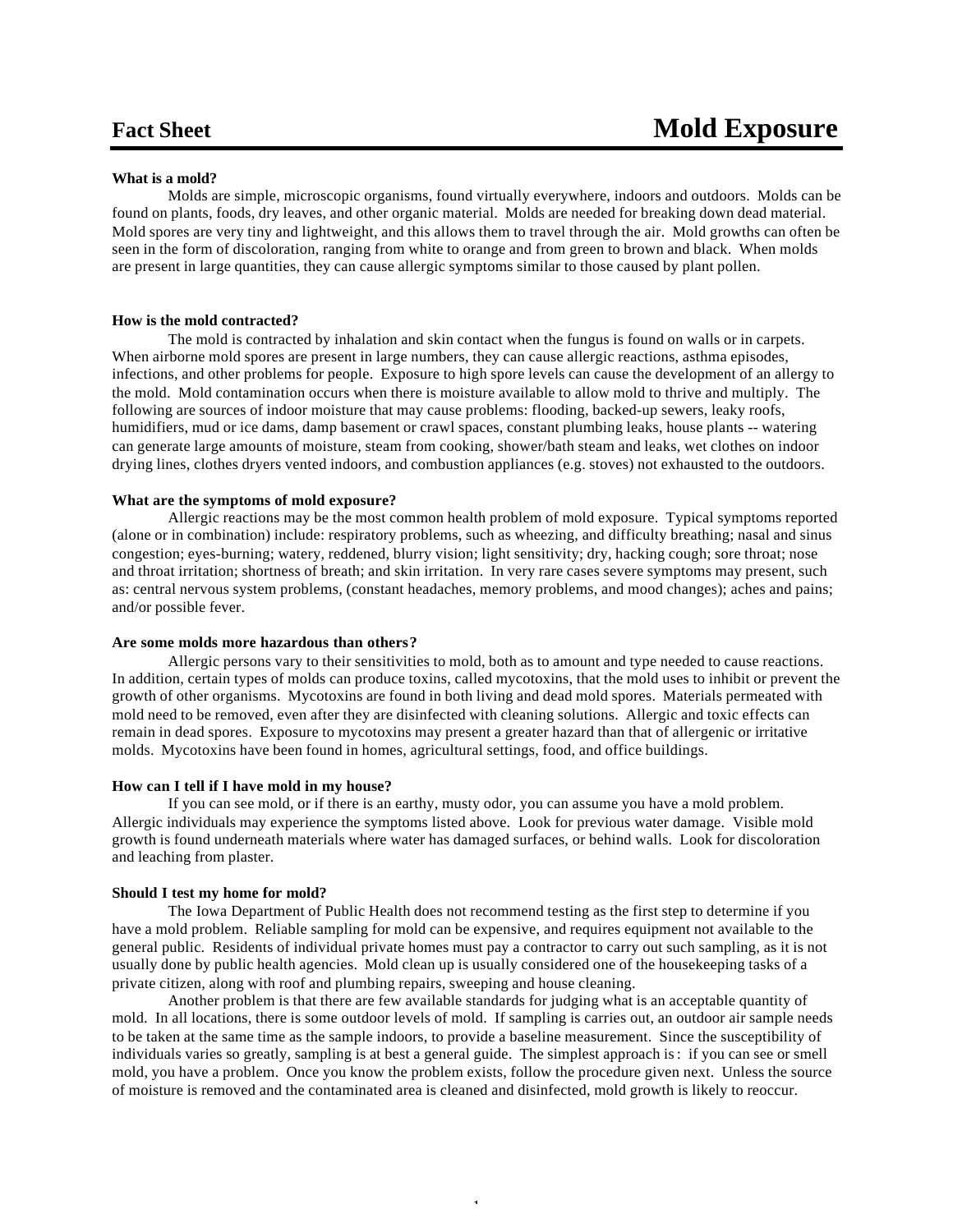## **General Clean-up Procedures**

1.Identify and correct the moisture source. 2. Clean, disinfect, and dry the moldy area. 3. Bag and dispose any material that has moldy residues, such as rags, paper, leaves or debris.

## **What can I save? What should I toss?**

Substances that are porous and can trap molds, such as paper, rags, wa llboard, and rotten wood should be decontaminated and thrown out. Harder materials such as glass, plastic, or metal can be kept after they are cleaned and disinfected.

Ultimately, it is critical to remove the source of moisture first, before beginning remedial action, since mold growth will return shortly if an effected area becomes re-wetted.

# **Removal of Moldy Materials**

After fixing the moisture source and removing excess moisture, the cleanup can begin:

- 1. Wear gloves
- 2. Remove porous materials (examples: ceiling tiles, sheetrock, carpeting, wood products)

3. Carpeting can be difficult problem -- drying does not remove dead spores. If there is heavy mold, disposal of the carpet should be considered.

4. Bag and discard the moldy substances.

5. Allow the area to dry 2 to 3 days.

6. If flooded, remove all sheetrock to at least 12 inches above the high water mark. Visually inspect the wall interior and remove any other intrusive molds. (This step may have to be carried out by a licensed contractor.)

Caution: Spores are easily released when moldy material is dried out.

### **Soap Cleanup**

1. Before disinfecting contaminated areas, clean the areas to remove as much of the mold (and food it is growing on) as possible.

2. Wear gloves when doing this cleanup.

3. Use a non-ammonia soap or detergent, or a commercial cleaner, in hot water, and scrub the entire area affected by the mold.

- 4. Use a stiff brush or cleaning pad on block walls or uneven surfaces.
- 5. Rinse clean with water. A wet/dry vacuum is handy for this.

#### **Disinfect Surfaces**

1. Wear gloves when using disinfectants.

2. After thorough cleaning and rinsing, disinfect the area with a solution of 10% household bleach (e.g.,

11/2 cup bleach per gallon water). Using bleach straight from the bottle will not be more effective.

3. Never mix bleach with Ammonia- the fumes are toxic.

- 4. For spraying exterior large area, a garden hose and nozzle can be used.
- 5. When disinfecting a large structure, make sure the entire surface is wetted (floors, joists, and posts)
- 6. Avoid excessive amounts of runoff or standing bleach.
- 7. Let disinfecting areas dry naturally overnight -- this extended time is important to kill all the mold.

Caution: Bleach fumes can irritate the eyes, nose, and throat, and damage clothing and shoes. Make sure the working area is ventilated well.

#### **Can cleaning up mold be hazardous to my health?**

Yes. Exposure to mold can occur during the cleaning stage. Mold counts are typically 10 to 100 times higher than background levels during the cleaning of mold damaged materials. Take steps to protect your health during cleanup:

1. When handling or cleaning moldy materials, consider using a mask or respirator to protect you from breathing airborne spores. Respirators can be purchased from hardware stores; select one for particle removal (sometimes referred to as a N95 or T21C particulate respirator). Respirators are not as effective at removing bleach fumes, so minimize your exposure when using bleach or other disinfectants.

- 2. Wear protective clothing that is easily cleaned or discarded.
- 3. Use rubber gloves.

4. Try cleaning a small test patch of mold first. If you feel that this adversely affected you health, you should consider paying a licensed contractor or professional to carry out the work.